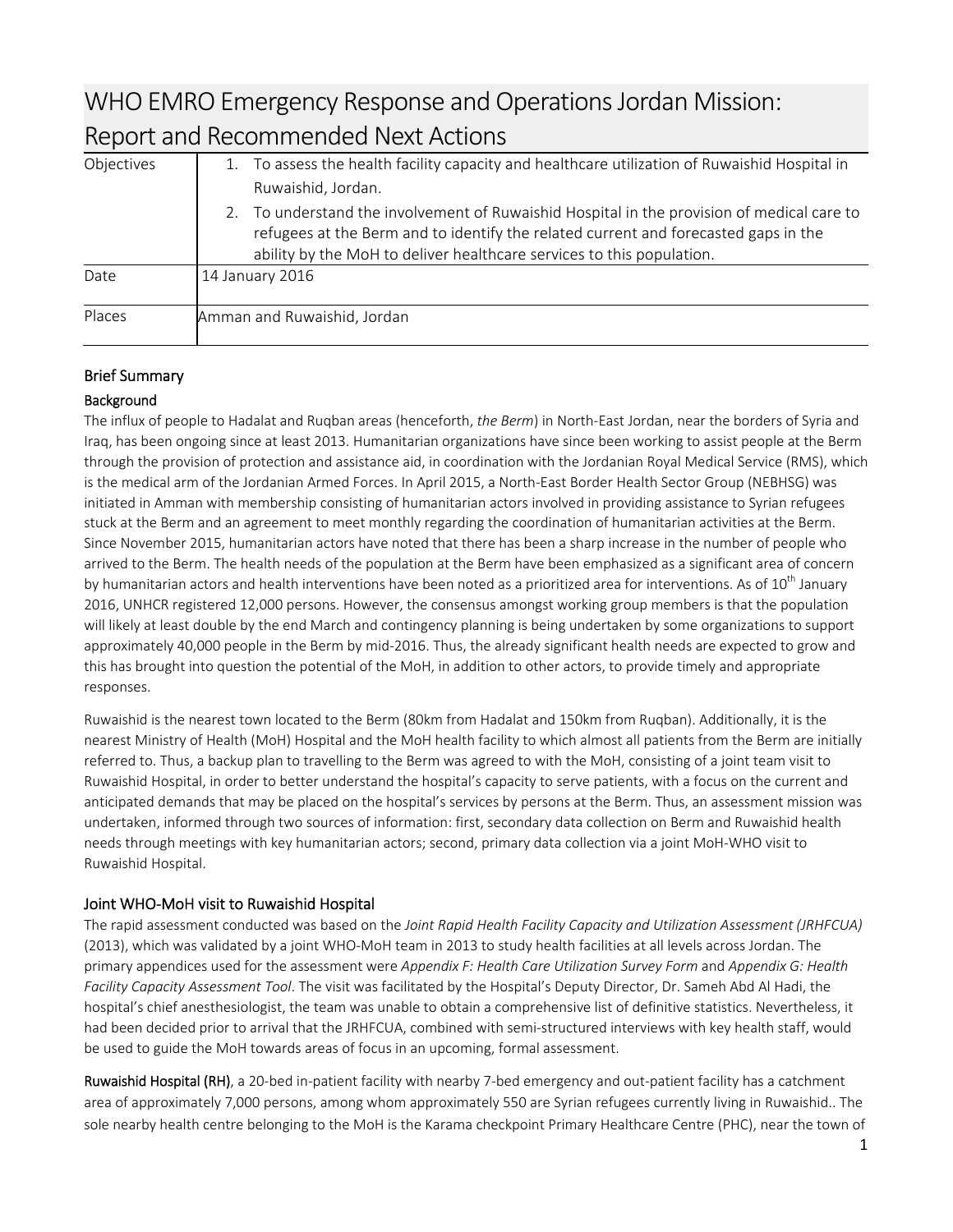Bustan and beyond the military checkpoint, which is staffed by one general practitioner, with referrals directed to Ruwaishid Hospital.

The hospital has one surgical and obstetric facility, each, a 3‐bed ICU, and 20 in‐patient beds. Seven general practitioners and 30 nurses complement a team of in‐house specialists, including 1 orthopedic and general surgeon, each, 2 gynecologists, 2 internists, 3 midwives, 1 dentist, and 13 technicians. With respect to the people stranded at the Berm, only those requiring urgent care are brought to RH. Usually these transfers arrive between 21:00 and 23:00 hours and without notification or standard data. Though the hospital does not disaggregate its statistics regarding provision of care to Syrian refugees into Berm vs. non‐Berm patients, during the month of December 2015, the number of consultations across all departments was 4,300 (2%, or 78, Syrian refugees from Ruwaishid) and 30‐40 patients per week are reportedly transferred to RH from the Berm for medical follow up. Further consultation figures were reported approximately as noted below:

| Department        | Figure per<br>month | Comments                                                                                                                                                                                                                                                                                                                                                                                               |
|-------------------|---------------------|--------------------------------------------------------------------------------------------------------------------------------------------------------------------------------------------------------------------------------------------------------------------------------------------------------------------------------------------------------------------------------------------------------|
| Emergency room    | 1,764               | Of note, there was no information regarding how many patients were<br>referred by the Royal Medical Service (RMS) or the onward referral /<br>transfer of these patients (whether they received stabilization or definitive<br>care at RH).                                                                                                                                                            |
| Pediatrics        | 455                 | In addition, 486 regular vaccination visits were conducted through the<br>Expanded Program on Immunization (EPI) (247 for Syrian refugees). MoH<br>Mafrak directorate staff were involved in the November 2015 vaccination<br>campaign that was conducted at the Berm.                                                                                                                                 |
| Internal medicine | 574                 |                                                                                                                                                                                                                                                                                                                                                                                                        |
| <b>Obstetrics</b> | 600                 | This data requires further verification and disaggregation. It is unclear how<br>many patients were referred and which number had prenatal<br>consultations vs elective or emergency obstetric care. Also, it is unclear<br>how many Syrian (from Berm vs surrounding community) vs non-Syrian<br>patients were seen. Data on outcomes and onward referral or transfer of<br>patients is also lacking. |
| Orthopedics       | 125                 | Inadequate time to review patient reports to see origin of patients and                                                                                                                                                                                                                                                                                                                                |
| General surgery   | 82                  | type of injury.                                                                                                                                                                                                                                                                                                                                                                                        |
| Dentistry         | 265                 | No data whether Syrian refugees have requested or benefited from dental<br>consultation.                                                                                                                                                                                                                                                                                                               |

In the initial discussion with Dr. Sameh, he noted that ICRC and UNHCR have in the past and continue to provide ad‐hoc donations to various departments (for example, among other donations shown, ICRC had supported the radiology department with digital X‐ray equipment and UNHCR had donated a medical fridge to the laboratory).

Overall, in discussions with healthcare staff it was found that three primary patient populations seen are seen at the hospital who originate from the Berm and for whom the hospital's facilities require improvement in order to adequately treat:

- 1. Neonates and infants (reportedly 60% with etiology of disease linked to hypothermia).
- 2. Obstetrical cases (65% of women were noted to have had previous cesareans and almost three-quarters of these had one or more contraindications to vaginal birth after cesarean). Of the cases that arrive to Ruwaishid Hospital, 50% are transferred to a higher‐level care facility.
- 3. Traumatic injuries (70% from blast injuries). Following stabilization, 40-75%, depending on the healthcare staff present and functioning equipment, are sent forward to a higher‐level of care facility.

Linked to the above were shortcomings in the quality and quantity of supplies or equipment available to treat aforementioned patient categories and cases. Of note: